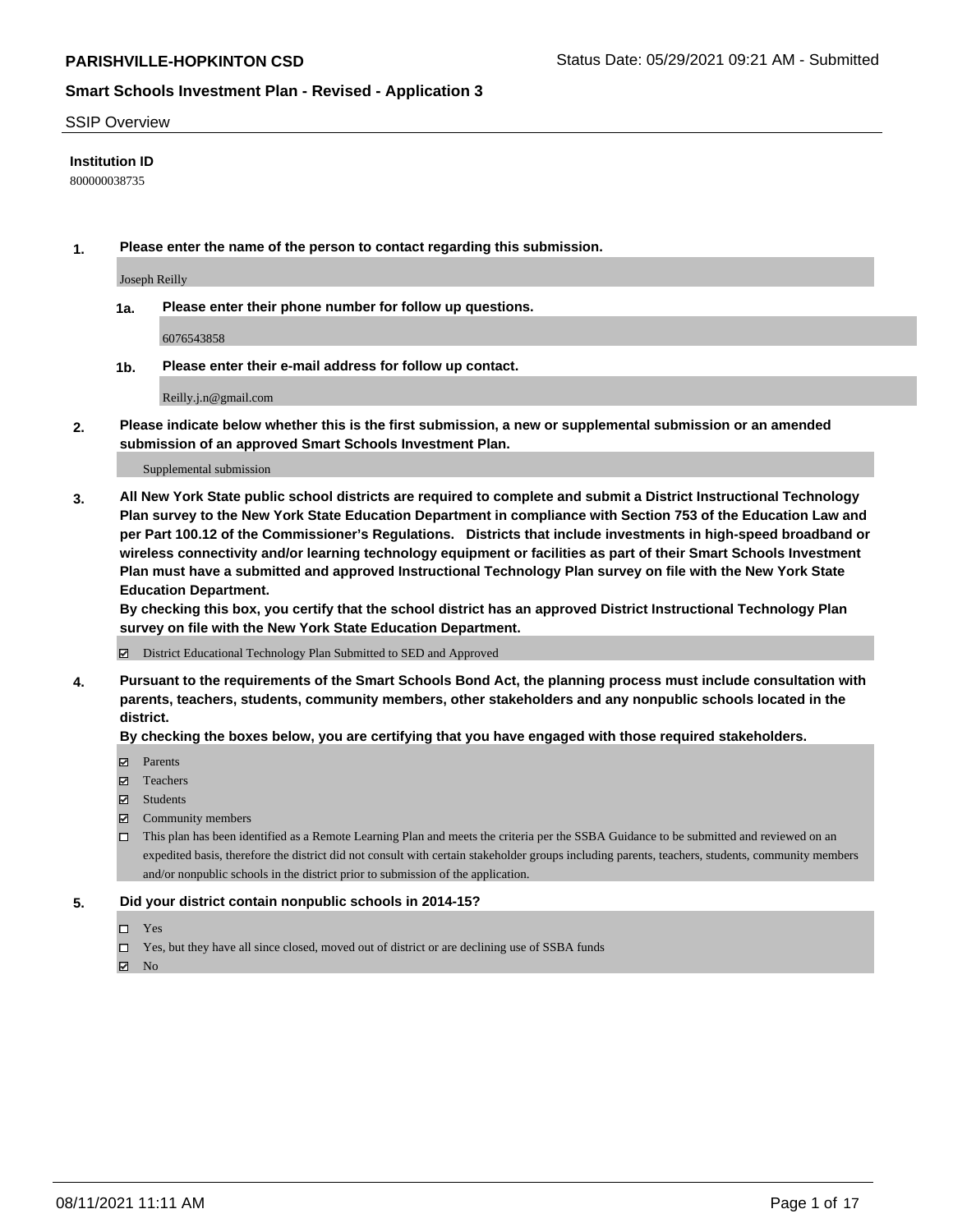#### SSIP Overview

**6. Certify that the following required steps have taken place by checking the boxes below:**

- The district developed and the school board approved a preliminary Smart Schools Investment Plan.
- The preliminary plan was posted on the district website for at least 30 days. The district included an address to which any written comments on the plan should be sent.
- The school board conducted a hearing that enabled stakeholders to respond to the preliminary plan. This hearing may have occured as part of a normal Board meeting, but adequate notice of the event must have been provided through local media and the district website for at least two weeks prior to the meeting.
- The district prepared a final plan for school board approval and such plan has been approved by the school board.
- $\boxtimes$  The final proposed plan that has been submitted has been posted on the district's website.
- This Plan has been identified as a Remote Learning Plan and meets the criteria per the SSBA Guidance to be submitted and reviewed on an expedited basis, therefore this plan has not met certain stakeholder engagement requirements including, consulting with nonpublic schools in advance of plan submission, having the school board conduct a hearing on the plan and/or posting the plan to the district website for a minimum of 30 days. This district will post the Remote Learning Plan to the district's website upon submission of the application.
- **6a. Please upload the proposed Smart Schools Investment Plan (SSIP) that was posted on the district's website, along with any supporting materials. Note that this should be different than your recently submitted Educational Technology Survey. The Final SSIP, as approved by the School Board, should also be posted on the website and remain there during the course of the projects contained therein.**

Parishville Hopkington Preliminary Presentation.pdf

**6b. Enter the webpage address where the final Smart Schools Investment Plan is posted. The Plan should remain posted for the life of the included projects.**

https://4.files.edl.io/16b8/03/02/21/161013-c5965565-9c40-47c5-bbac-3821f1722632.pdf

**7. Please enter an estimate of the total number of students and staff that will benefit from this Smart Schools Investment Plan based on the cumulative projects submitted to date.**

480

**8. An LEA/School District may partner with one or more other LEA/School Districts to form a consortium to pool Smart Schools Bond Act funds for a project that meets all other Smart School Bond Act requirements. Each school district participating in the consortium will need to file an approved Smart Schools Investment Plan for the project and submit a signed Memorandum of Understanding that sets forth the details of the consortium including the roles of each respective district.**

 $\Box$  The district plans to participate in a consortium to partner with other school district(s) to implement a Smart Schools project.

**9. Please enter the name and 6-digit SED Code for each LEA/School District participating in the Consortium.**

| <b>Partner LEA/District</b> | <b>ISED BEDS Code</b> |
|-----------------------------|-----------------------|
| (No Response)               | (No Response)         |

**10. Please upload a signed Memorandum of Understanding with all of the participating Consortium partners.**

(No Response)

**11. Your district's Smart Schools Bond Act Allocation is:**

\$567,936

**12. Final 2014-15 BEDS Enrollment to calculate Nonpublic Sharing Requirement**

|              | Public Enrollment | Nonpublic Enrollment | Total Enrollment | l Nonpublic Percentage |
|--------------|-------------------|----------------------|------------------|------------------------|
| l Enrollment | 423               |                      | 423.00           | 0.00                   |

**13. This table compares each category budget total, as entered in that category's page, to the total expenditures listed in the category's expenditure table. Any discrepancies between the two must be resolved before submission.**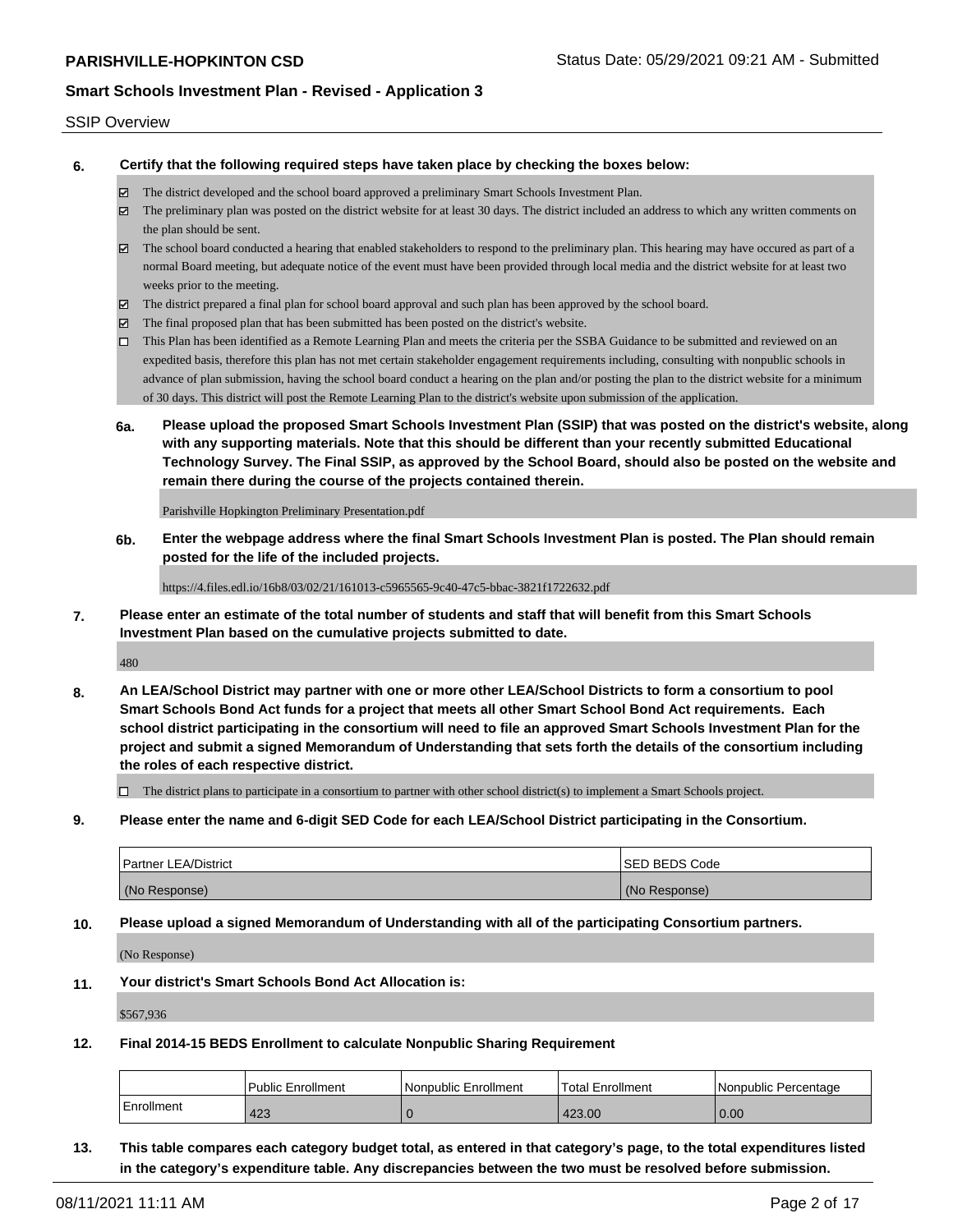# SSIP Overview

|                                                 | <b>Sub-Allocations</b> | <b>Expenditure Totals</b> | Difference |
|-------------------------------------------------|------------------------|---------------------------|------------|
| <b>School Connectivity</b>                      | 0.00                   | 0.00                      | 0.00       |
| <b>Connectivity Projects for</b><br>Communities | 0.00                   | 0.00                      | 0.00       |
| Classroom Technology                            | 129,200.00             | 129,200.00                | 0.00       |
| Pre-Kindergarten Classrooms                     | 0.00                   | 0.00                      | 0.00       |
| Replace Transportable<br>Classrooms             | 0.00                   | 0.00                      | 0.00       |
| <b>High-Tech Security Features</b>              | 90,794.00              | 90,794.00                 | 0.00       |
| Nonpublic Loan                                  | 0.00                   | 0.00                      | 0.00       |
| Totals:                                         | 219,994                | 219,994                   | 0          |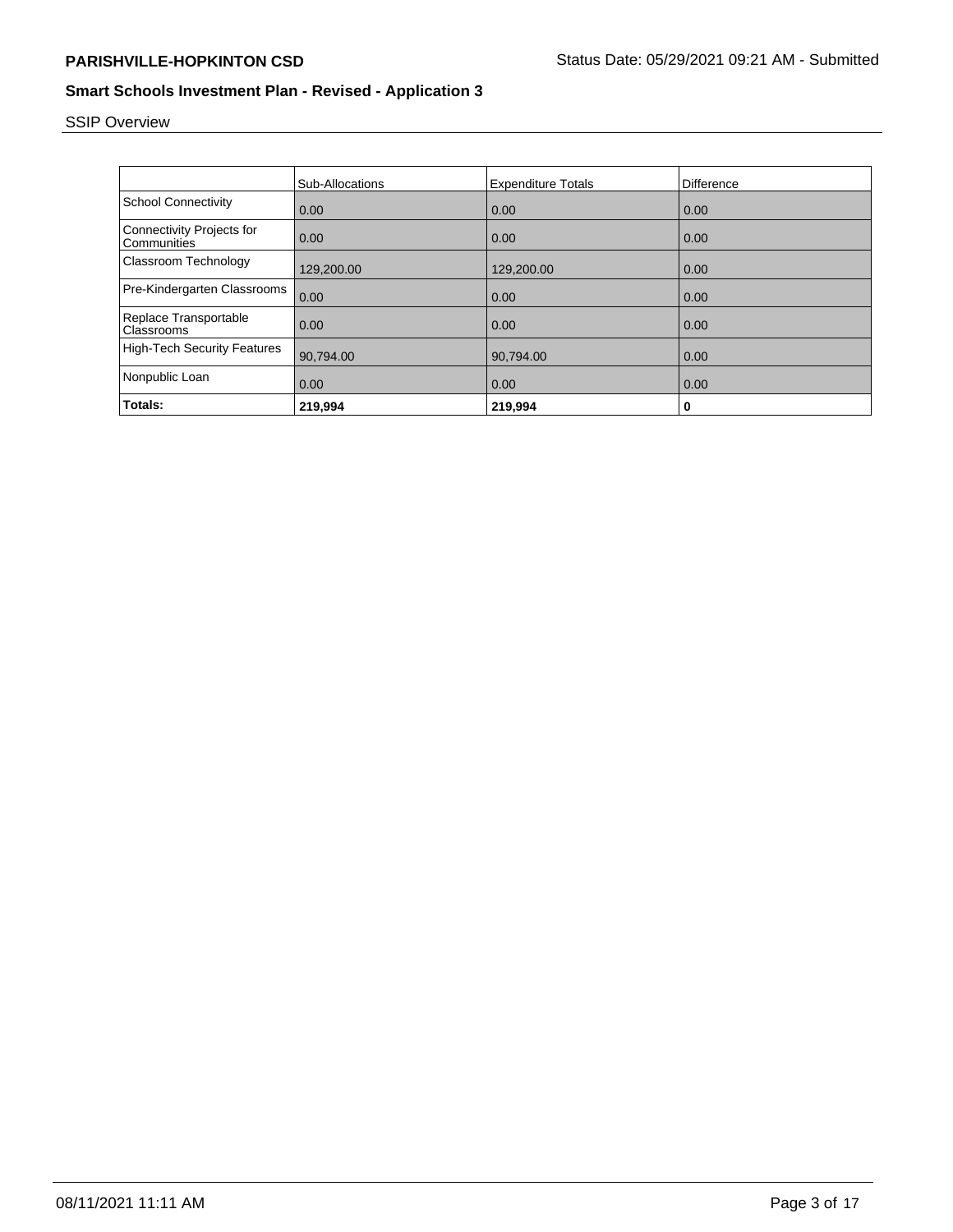School Connectivity

- **1. In order for students and faculty to receive the maximum benefit from the technology made available under the Smart Schools Bond Act, their school buildings must possess sufficient connectivity infrastructure to ensure that devices can be used during the school day. Smart Schools Investment Plans must demonstrate that:**
	- **• sufficient infrastructure that meets the Federal Communications Commission's 100 Mbps per 1,000 students standard currently exists in the buildings where new devices will be deployed, or**
	- **• is a planned use of a portion of Smart Schools Bond Act funds, or**
	- **• is under development through another funding source.**

**Smart Schools Bond Act funds used for technology infrastructure or classroom technology investments must increase the number of school buildings that meet or exceed the minimum speed standard of 100 Mbps per 1,000 students and staff within 12 months. This standard may be met on either a contracted 24/7 firm service or a "burstable" capability. If the standard is met under the burstable criteria, it must be:**

**1. Specifically codified in a service contract with a provider, and**

**2. Guaranteed to be available to all students and devices as needed, particularly during periods of high demand, such as computer-based testing (CBT) periods.**

**Please describe how your district already meets or is planning to meet this standard within 12 months of plan submission.**

(No Response)

**1a. If a district believes that it will be impossible to meet this standard within 12 months, it may apply for a waiver of this requirement, as described on the Smart Schools website. The waiver must be filed and approved by SED prior to submitting this survey.**

 $\Box$  By checking this box, you are certifying that the school district has an approved waiver of this requirement on file with the New York State Education Department.

**2. Connectivity Speed Calculator (Required). If the district currently meets the required speed, enter "Currently Met" in the last box: Expected Date When Required Speed Will be Met.**

|                  | l Number of     | Reauired Speed | Current Speed in | Expected Speed | Expected Date                       |
|------------------|-----------------|----------------|------------------|----------------|-------------------------------------|
|                  | <b>Students</b> | l in Mbps      | l Mbps           | to be Attained | When Required                       |
|                  |                 |                |                  |                | Within 12 Months ISpeed Will be Met |
| Calculated Speed | (No Response)   | 0.00           | (No Response)    | (No Response)  | (No Response)                       |

**3. Describe how you intend to use Smart Schools Bond Act funds for high-speed broadband and/or wireless connectivity projects in school buildings.**

(No Response)

**4. Describe the linkage between the district's District Instructional Technology Plan and how the proposed projects will improve teaching and learning. (There should be a link between your response to this question and your responses to Question 1 in Section IV - NYSED Initiatives Alignment: "Explain how the district use of instructional technology will serve as a part of a comprehensive and sustained effort to support rigorous academic standards attainment and performance improvement for students."** 

**Your answer should also align with your answers to the questions in Section II - Strategic Technology Planning and the associated Action Steps in Section III - Action Plan.)**

(No Response)

**5. If the district wishes to have students and staff access the Internet from wireless devices within the school building, or in close proximity to it, it must first ensure that it has a robust Wi-Fi network in place that has sufficient bandwidth to meet user demand.**

**Please describe how you have quantified this demand and how you plan to meet this demand.**

(No Response)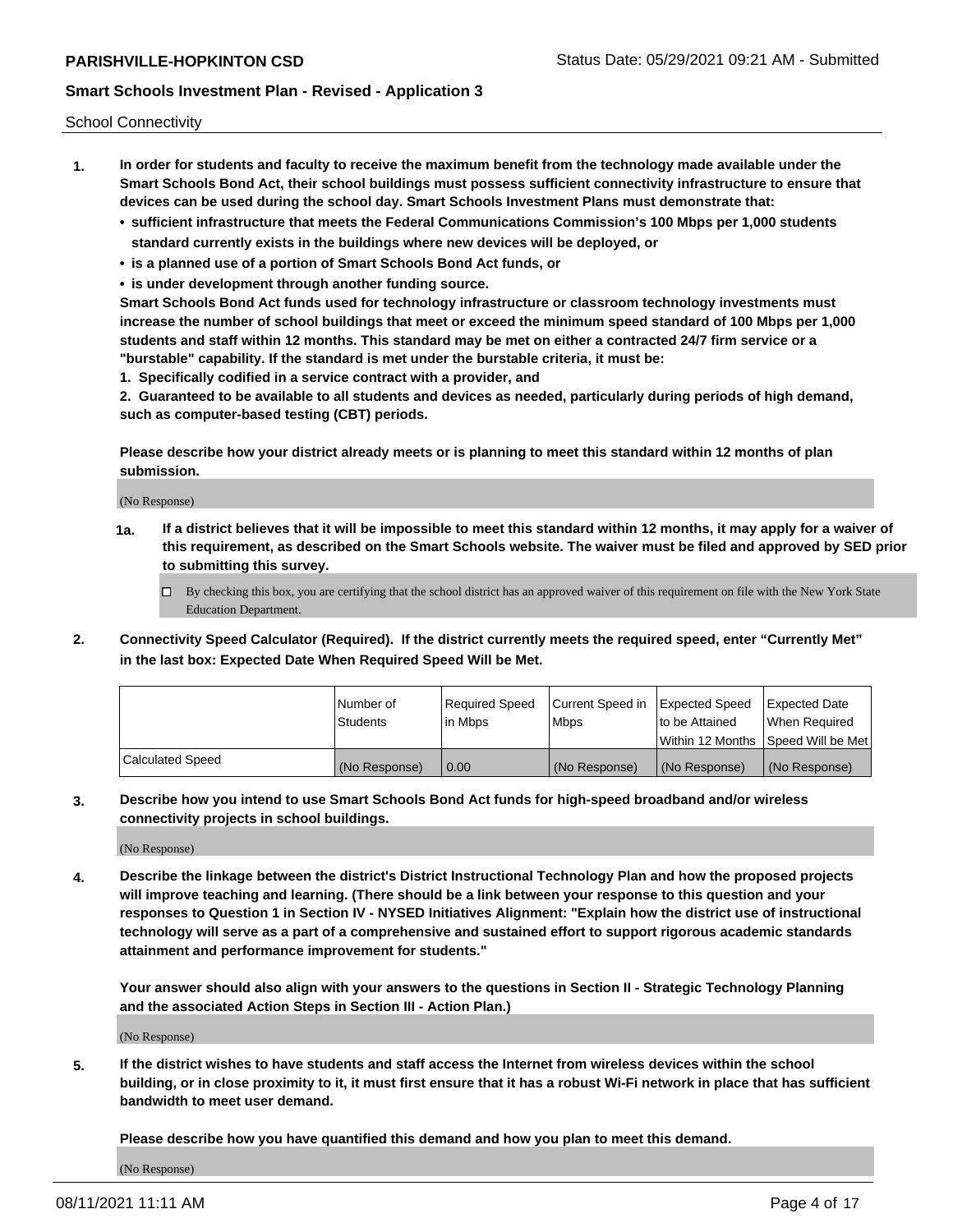School Connectivity

**6. Smart Schools plans with any expenditures in the School Connectivity category require a project number from the Office of Facilities Planning. Districts must submit an SSBA LOI and receive project numbers prior to submitting the SSIP. As indicated on the LOI, some projects may be eligible for a streamlined review and will not require a building permit.**

**Please indicate on a separate row each project number given to you by the Office of Facilities Planning.**

| Project Number |  |
|----------------|--|
| (No Response)  |  |

**7. Certain high-tech security and connectivity infrastructure projects may be eligible for an expedited review process as determined by the Office of Facilities Planning.**

#### **Was your project deemed eligible for streamlined review?**

(No Response)

#### **8. Include the name and license number of the architect or engineer of record.**

| Name          | License Number |
|---------------|----------------|
| (No Response) | (No Response)  |

#### **9. Public Expenditures – Loanable (Counts toward the nonpublic loan calculation)**

| Select the allowable expenditure type.<br>Repeat to add another item under each type. | <b>PUBLIC</b> Items to be<br>l Purchased | Quantity           | Cost Per Item    | <b>Total Cost</b> |
|---------------------------------------------------------------------------------------|------------------------------------------|--------------------|------------------|-------------------|
| (No Response)                                                                         | (No Response)                            | l (No<br>Response) | (No<br>Response) | $\overline{0.00}$ |
|                                                                                       |                                          | O                  | 0.00             |                   |

### **10. Public Expenditures – Non-Loanable (Does not count toward nonpublic loan calculation)**

| Select the allowable expenditure<br>type.<br>Repeat to add another item under<br>each type. | <b>PUBLIC</b> Items to be purchased | Quantity      | Cost per Item | <b>Total Cost</b> |
|---------------------------------------------------------------------------------------------|-------------------------------------|---------------|---------------|-------------------|
| (No Response)                                                                               | (No Response)                       | (No Response) | (No Response) | 0.00              |
|                                                                                             |                                     |               | 0.00          |                   |

#### **11. Final 2014-15 BEDS Enrollment to calculate Nonpublic Sharing Requirement (no changes allowed.)**

|            | l Public Enrollment | Nonpublic Enrollment | 'Total Enrollment | l Nonpublic Percentage |
|------------|---------------------|----------------------|-------------------|------------------------|
| Enrollment | 423                 |                      | 423.00            | 0.00                   |

#### **12. Total Public Budget - Loanable (Counts toward the nonpublic loan calculation)**

|                                                 | Public Allocations | Estimated Nonpublic Loan<br>Amount | <b>Estimated Total Sub-Allocations</b> |
|-------------------------------------------------|--------------------|------------------------------------|----------------------------------------|
| Network/Access Costs                            | (No Response)      | 0.00                               | 0.00                                   |
| School Internal Connections and<br>l Components | (No Response)      | 0.00                               | 0.00                                   |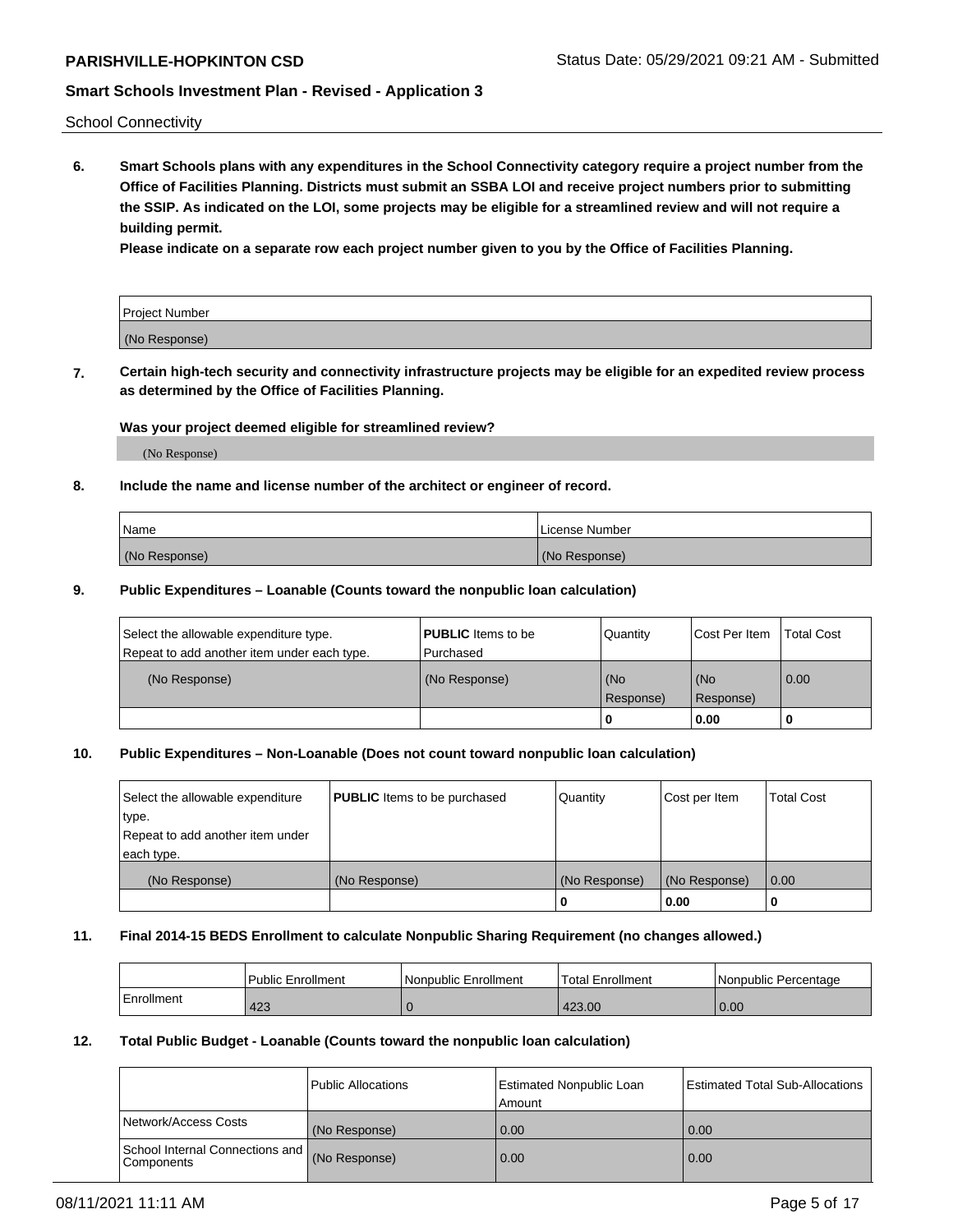School Connectivity

|              | <b>Public Allocations</b> | <b>Estimated Nonpublic Loan</b><br>l Amount | <b>Estimated Total Sub-Allocations</b> |
|--------------|---------------------------|---------------------------------------------|----------------------------------------|
| <b>Other</b> | (No Response)             | 0.00                                        | 0.00                                   |
| Totals:      | 0.00                      | 0                                           | ш                                      |

# **13. Total Public Budget – Non-Loanable (Does not count toward the nonpublic loan calculation)**

|                                                   | Sub-<br>Allocation |
|---------------------------------------------------|--------------------|
| Network/Access Costs                              | (No Response)      |
| <b>Outside Plant Costs</b>                        | (No Response)      |
| <b>School Internal Connections and Components</b> | (No Response)      |
| Professional Services                             | (No Response)      |
| Testing                                           | (No Response)      |
| <b>Other Upfront Costs</b>                        | (No Response)      |
| <b>Other Costs</b>                                | (No Response)      |
| Totals:                                           | 0.00               |

# **14. School Connectivity Totals**

|                          | Total Sub-Allocations |
|--------------------------|-----------------------|
| Total Loanable Items     | 0.00                  |
| Total Non-Ioanable Items | 0.00                  |
| Totals:                  | 0                     |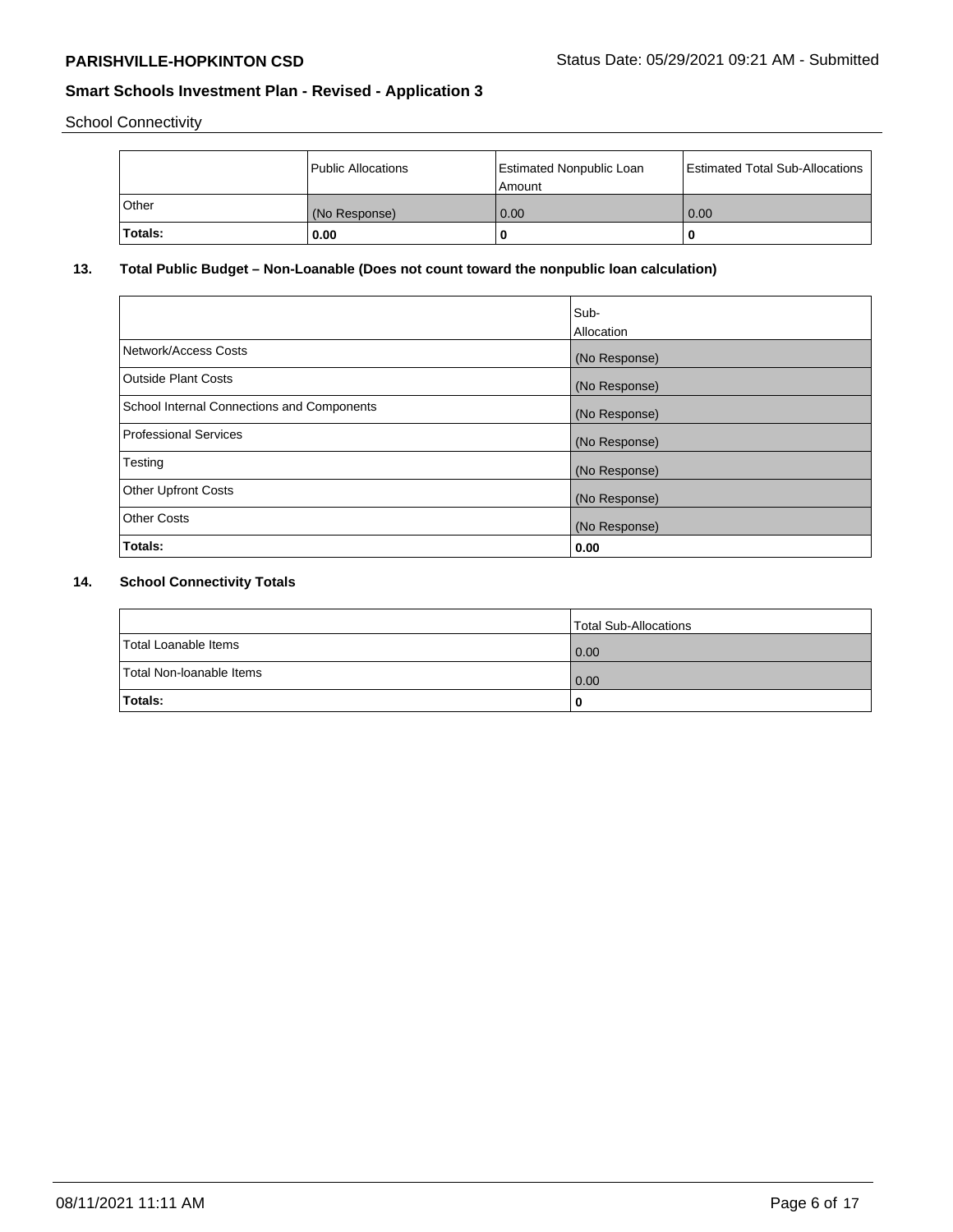Community Connectivity (Broadband and Wireless)

**1. Describe how you intend to use Smart Schools Bond Act funds for high-speed broadband and/or wireless connectivity projects in the community.**

(No Response)

**2. Please describe how the proposed project(s) will promote student achievement and increase student and/or staff access to the Internet in a manner that enhances student learning and/or instruction outside of the school day and/or school building.**

(No Response)

**3. Community connectivity projects must comply with all the necessary local building codes and regulations (building and related permits are not required prior to plan submission).**

 $\Box$  I certify that we will comply with all the necessary local building codes and regulations.

**4. Please describe the physical location of the proposed investment.**

(No Response)

**5. Please provide the initial list of partners participating in the Community Connectivity Broadband Project, along with their Federal Tax Identification (Employer Identification) number.**

| <b>Project Partners</b> | l Federal ID # |
|-------------------------|----------------|
| (No Response)           | (No Response)  |

**6. Please detail the type, quantity, per unit cost and total cost of the eligible items under each sub-category.**

| Select the allowable expenditure | Item to be purchased | Quantity      | Cost per Item | <b>Total Cost</b> |
|----------------------------------|----------------------|---------------|---------------|-------------------|
| type.                            |                      |               |               |                   |
| Repeat to add another item under |                      |               |               |                   |
| each type.                       |                      |               |               |                   |
| (No Response)                    | (No Response)        | (No Response) | (No Response) | 0.00              |
|                                  |                      | o             | 0.00          |                   |

**7. If you are submitting an allocation for Community Connectivity, complete this table.**

**Note that the calculated Total at the bottom of the table must equal the Total allocation for this category that you entered in the SSIP Overview overall budget.**

|                                    | Sub-Allocation |
|------------------------------------|----------------|
| Network/Access Costs               | (No Response)  |
| Outside Plant Costs                | (No Response)  |
| <b>Tower Costs</b>                 | (No Response)  |
| <b>Customer Premises Equipment</b> | (No Response)  |
| <b>Professional Services</b>       | (No Response)  |
| Testing                            | (No Response)  |
| <b>Other Upfront Costs</b>         | (No Response)  |
| <b>Other Costs</b>                 | (No Response)  |
| Totals:                            | 0.00           |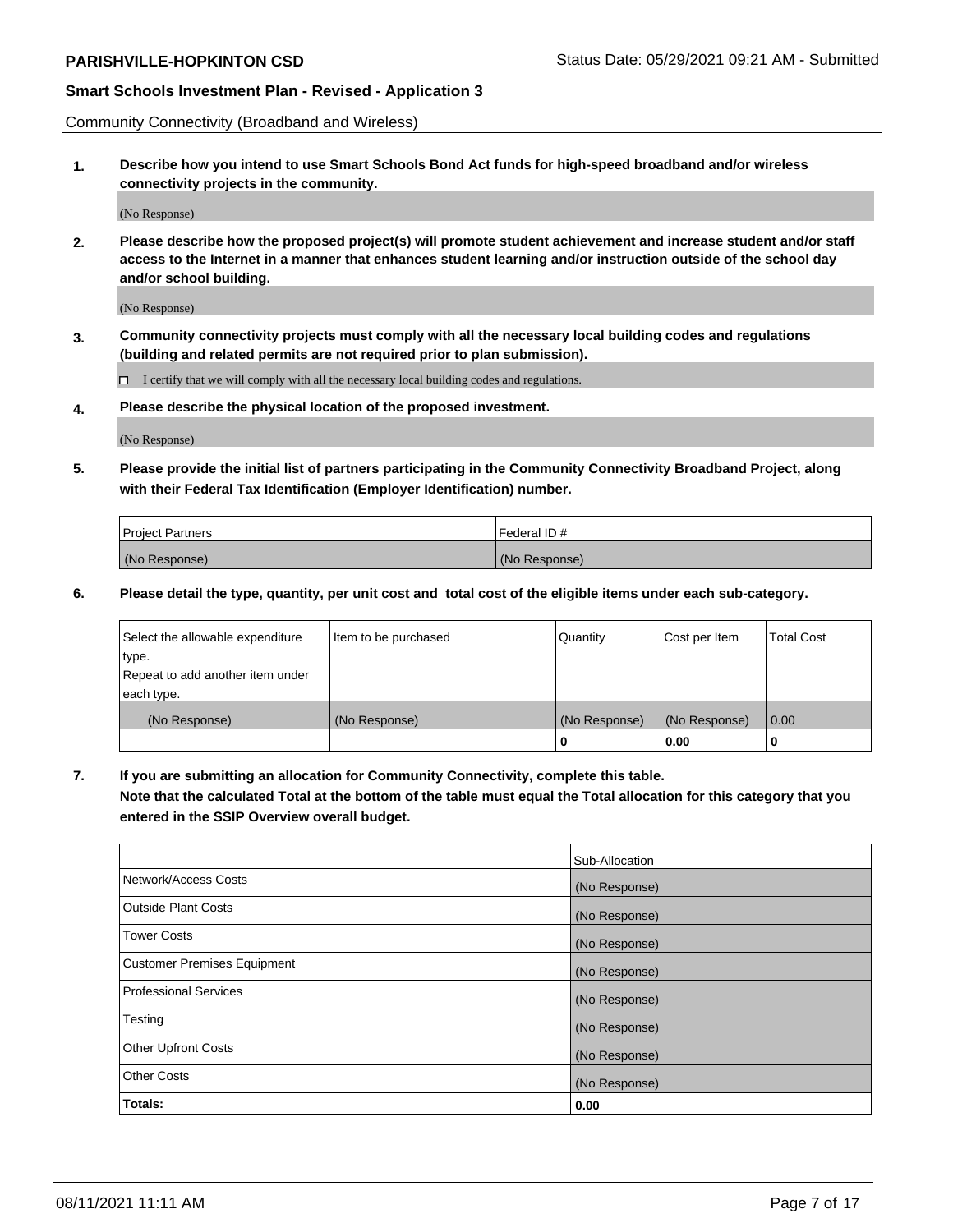#### Classroom Learning Technology

**1. In order for students and faculty to receive the maximum benefit from the technology made available under the Smart Schools Bond Act, their school buildings must possess sufficient connectivity infrastructure to ensure that devices can be used during the school day. Smart Schools Investment Plans must demonstrate that sufficient infrastructure that meets the Federal Communications Commission's 100 Mbps per 1,000 students standard currently exists in the buildings where new devices will be deployed, or is a planned use of a portion of Smart Schools Bond Act funds, or is under development through another funding source. Smart Schools Bond Act funds used for technology infrastructure or classroom technology investments must increase the number of school buildings that meet or exceed the minimum speed standard of 100 Mbps per 1,000 students and staff within 12 months. This standard may be met on either a contracted 24/7 firm service or a "burstable" capability. If the standard is met under the burstable criteria, it must be: 1. Specifically codified in a service contract with a provider, and**

**2. Guaranteed to be available to all students and devices as needed, particularly during periods of high demand, such as computer-based testing (CBT) periods.**

**Please describe how your district already meets or is planning to meet this standard within 12 months of plan submission.**

Parishville subscribes to broadband services through the Northeast Regional Inforamtion Center. They currently exceed this standard.

- **1a. If a district believes that it will be impossible to meet this standard within 12 months, it may apply for a waiver of this requirement, as described on the Smart Schools website. The waiver must be filed and approved by SED prior to submitting this survey.**
	- By checking this box, you are certifying that the school district has an approved waiver of this requirement on file with the New York State Education Department.
- **2. Connectivity Speed Calculator (Required). If the district currently meets the required speed, enter "Currently Met" in the last box: Expected Date When Required Speed Will be Met.**

|                         | l Number of     | Required Speed | Current Speed in Expected Speed |                | <b>Expected Date</b>                    |
|-------------------------|-----------------|----------------|---------------------------------|----------------|-----------------------------------------|
|                         | <b>Students</b> | lin Mbps       | <b>Mbps</b>                     | to be Attained | When Required                           |
|                         |                 |                |                                 |                | l Within 12 Months ISpeed Will be Met l |
| <b>Calculated Speed</b> | 435             | 43.50          | 80                              | 80             | <b>Currently Met</b>                    |

**3. If the district wishes to have students and staff access the Internet from wireless devices within the school building, or in close proximity to it, it must first ensure that it has a robust Wi-Fi network in place that has sufficient bandwidth to meet user demand.**

**Please describe how you have quantified this demand and how you plan to meet this demand.**

Student education is the priority of Parishville Hopkinton Central School. A robust network infrastructure including wifi is a major component of supporting that effort. In the approved and completed Phase 1 of the Smart School process the district made a priority of upgrading their wifi network to support the increased demands of a one-to-one environment.

As the district moves forward, the administrative staff at PHCS continues to consult with the district architect, and the network planning specialists at the Northeast Regional Information Center. As student demand changes and instructional integration increases the district is committed to providing each student a strong link to the network and the world wide web.

**4. All New York State public school districts are required to complete and submit an Instructional Technology Plan survey to the New York State Education Department in compliance with Section 753 of the Education Law and per Part 100.12 of the Commissioner's Regulations.**

**Districts that include educational technology purchases as part of their Smart Schools Investment Plan must have a submitted and approved Instructional Technology Plan survey on file with the New York State Education Department.**

 $\boxtimes$  By checking this box, you are certifying that the school district has an approved Instructional Technology Plan survey on file with the New York State Education Department.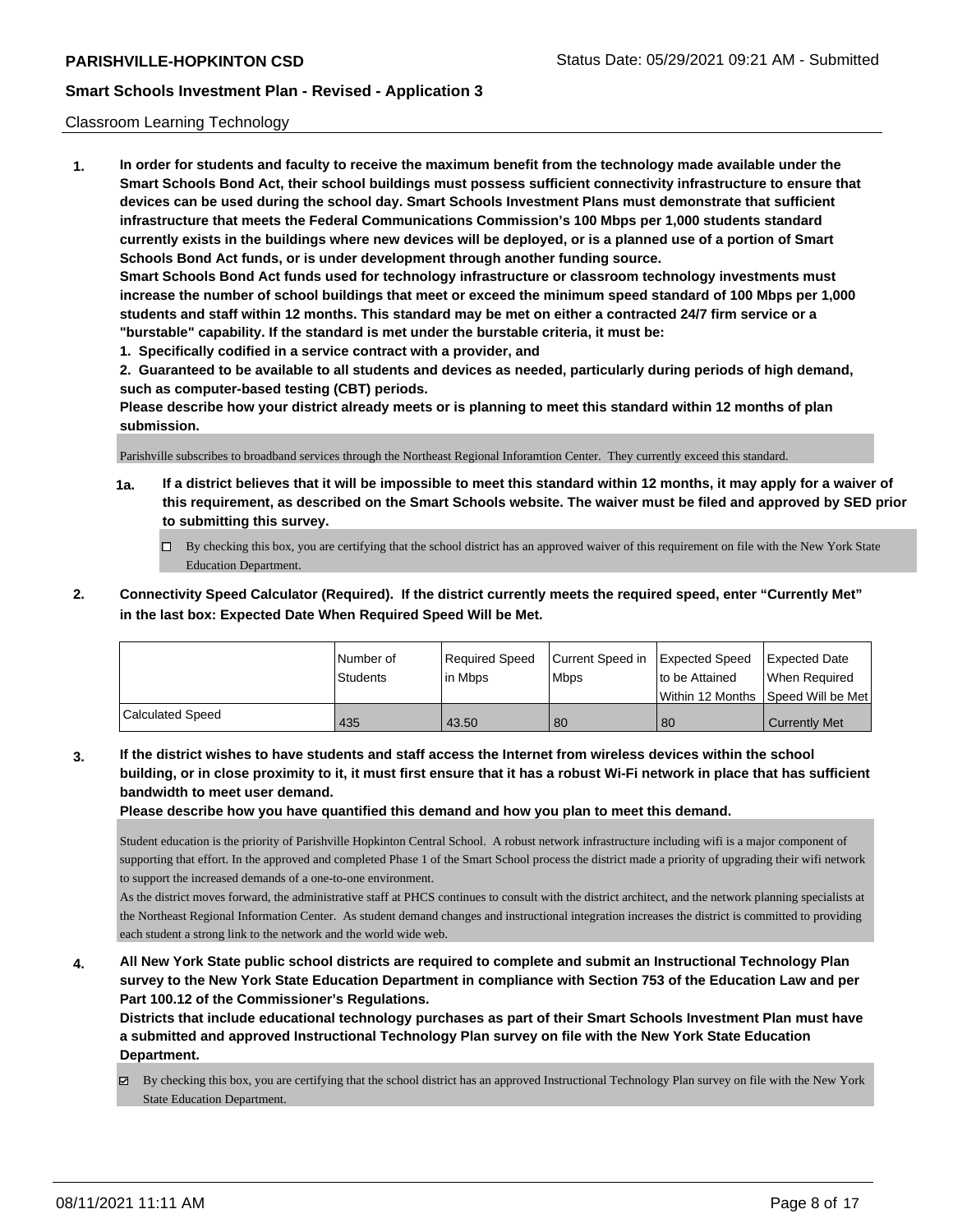#### Classroom Learning Technology

**5. Describe the devices you intend to purchase and their compatibility with existing or planned platforms or systems. Specifically address the adequacy of each facility's electrical, HVAC and other infrastructure necessary to install and support the operation of the planned technology.**

There are three areas for Parishville Hopkinton in this application. Interactive White Boards, Applied Learning, desktop computers, and Chromebooks.

The Interactive Whiteboards are the second generation of these devices. The originals were installed over 10 years ago and have reached the end of their useful life. The new boards that will replace them will not place any changes in demand on the electrical, IT network, or the physical infrastructure of the PHCS building.

The chromebooks being purchased are for student use. They will support the ongoing expansion of a one-to-one environment. These devices require nothing other than a single 110 outlet to support an entire class of devices. These devices have batteries that last from 8 to 10 hours and will not place any demand on the physical infrastructure of the building.

The desktop computers are Windows Based devices and consistent with the existing platform that the district is using. There is no impact on the HVAC or Infrastructure as these use the existing resources in the building.

Additional devices are proposed for specific content areas.

In the Fine Arts area, the district is recommending the purchase of a Piano Lab. Using a cluster of electronic keyboards al K-12 students have the opportunity to learn the basics of music, harmony, and auditory learning. Advanced students can study composition and group direction. This area will have no impact on the infrastructure of the building.

In the traditional area of Instructional Technology a move to 21st Century Technology is proposed. No where is the idea of participatory learning greater than in the Industrial Technology area. This department is looking to apply the opportunity for studnets to use a 3D printer, a CNC machine, and a Vinyl system. A CNC machine (computerized numerically controlled) uses computer guided tools to create specific items. Students apply their math skills and mechanical aptitude to construct items, often in large quantities. The 3 D printer is the next generation of this technology, and the Vinyl System is a sound management system used in audio production. These devices would be used in the Instructional Technology Labs and will require no changes or make no impact on the existing infrastructure of those labs.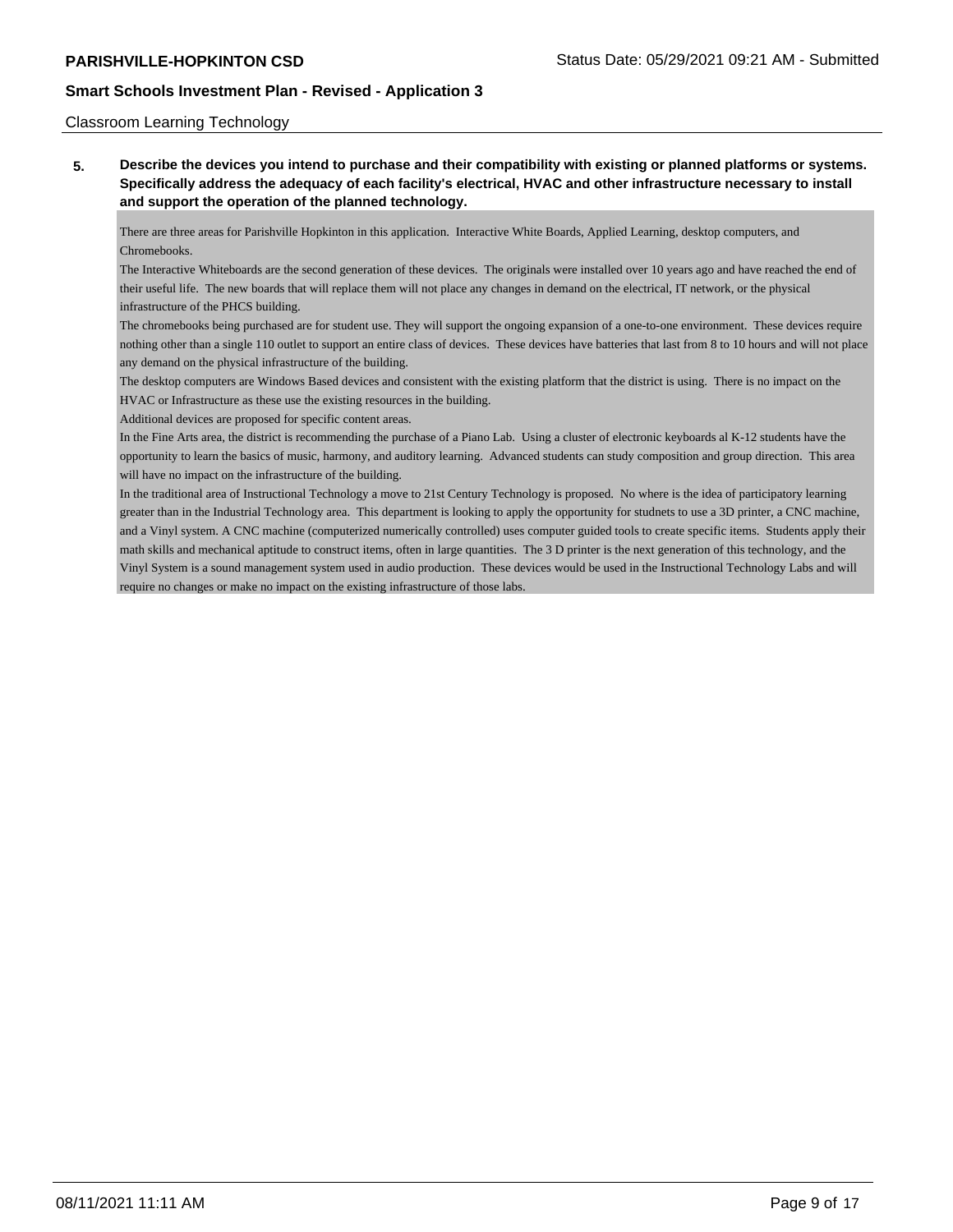#### Classroom Learning Technology

- **6. Describe how the proposed technology purchases will:**
	- **> enhance differentiated instruction;**
	- **> expand student learning inside and outside the classroom;**
	- **> benefit students with disabilities and English language learners; and**
	- **> contribute to the reduction of other learning gaps that have been identified within the district.**

**The expectation is that districts will place a priority on addressing the needs of students who struggle to succeed in a rigorous curriculum. Responses in this section should specifically address this concern and align with the district's Instructional Technology Plan (in particular Question 2 of E. Curriculum and Instruction: "Does the district's instructional technology plan address the needs of students with disabilities to ensure equitable access to instruction, materials and assessments?" and Question 3 of the same section: "Does the district's instructional technology plan address the provision of assistive technology specifically for students with disabilities to ensure access to and participation in the general curriculum?")**

**In addition, describe how the district ensures equitable access to instruction, materials and assessments and participation in the general curriculum for both SWD and English Language Learners/Multilingual Learners (ELL/MLL) students.**

**Please note: If this plan has been identified as a Remote Learning Plan to be submitted and reviewed on an expedited basis, the district should explain how this plan will facilitate remote and hybrid learning, in lieu of responding to the question above.**

All students will participate in the one-to-one project at Parishville Hopkinton Central School (PHCS). This includes Students with Disabilities and English Language Learners.

Our plan includes chromebooks and interactive white boards. These two products will work in tandem to change the way all students learn The core of the project is the use of Google for classrooms. This software will combine the resources of both devices to improve student learning and help students who might learn in a non-traditional manner to be successful.

For example, a student with disabilities often requires expanded time to be successful. They cannot be succesful if they are forced to fit into a traditional 40 or 45 minute block of time. By providing every student with a device the student can utilize the device during study halls, during time with an assigned aide, or even at home after school. Learning continues and is not limited by the aribtrary restrictions. Students could contact their instructor via the Google Mail when the question is relavent and a student could research outside resources to expand upon their instruction. Imagine a 24 hour Regents Review service with the availability of demonstrations and explanations when the student needs the help.

English Language Learners are often at the mercy of the availability of a translator. I can only imagine how I would feel after sitting through a class delivered by a Japanese speaking instructor for 45 minutes. My benefit would be ZERO. Using the included Google software, the ELL student can shift between content provided in English to their native language and from their native language to English as they are required. The ELL learner would not need to delay instruction until the one hour the translator is available. English to Japanese and Japanese to English at the click of a button. Finallly the interactive display boards are an extension of the chromebooks used for the one-to-one learning. Google Classroom software allows the teacher to move about the room interacting with the students as the research and discuss specific components of their learning experience. The students work can be projected in the center of the learning for other students to share. Peer review and discussion is seemless and expanded resources become the normal. The teacher is no longer anchored to a front station as Google Chromecast allows the instructor and students to project their work without an cord to tie them down.

### **7. Where appropriate, describe how the proposed technology purchases will enhance ongoing communication with parents and other stakeholders and help the district facilitate technology-based regional partnerships, including distance learning and other efforts.**

Distance learning has traditionally been a goal of education that has been handcuffed by the time clock. Student availability was limited by their "bell schedule" and the parallel bell schedule of their host. Distance learning rooms were available to one instruction stream at a time preventing multiple students from experiencing multiple learning experiences. With the wifi included in Phase 1, all classrooms and all chromebooks can become distance learning stations. A student could reach out to an author or a college professor for additional consultation. A student could take remote classes or advanced classes that are not avaible at their actual location. If the pandemic has taught us anything it is that any place any time learning remote learning is the new normal.

This particular application doesnt directly impact ongoing communication with parents and other stakeholders, Parishville Hopkinton has a Student Management System that has a robust Parent Portal. Parents can quickly check their student's attendance, academic progress, discipline, and even what they had for lunch from their hand held device or computer in real time. The parents could know of an issue before it becomes a "major" issue. Additionally, conferencing with parents can become an immediate activity with Google Hang Outs or Zoom.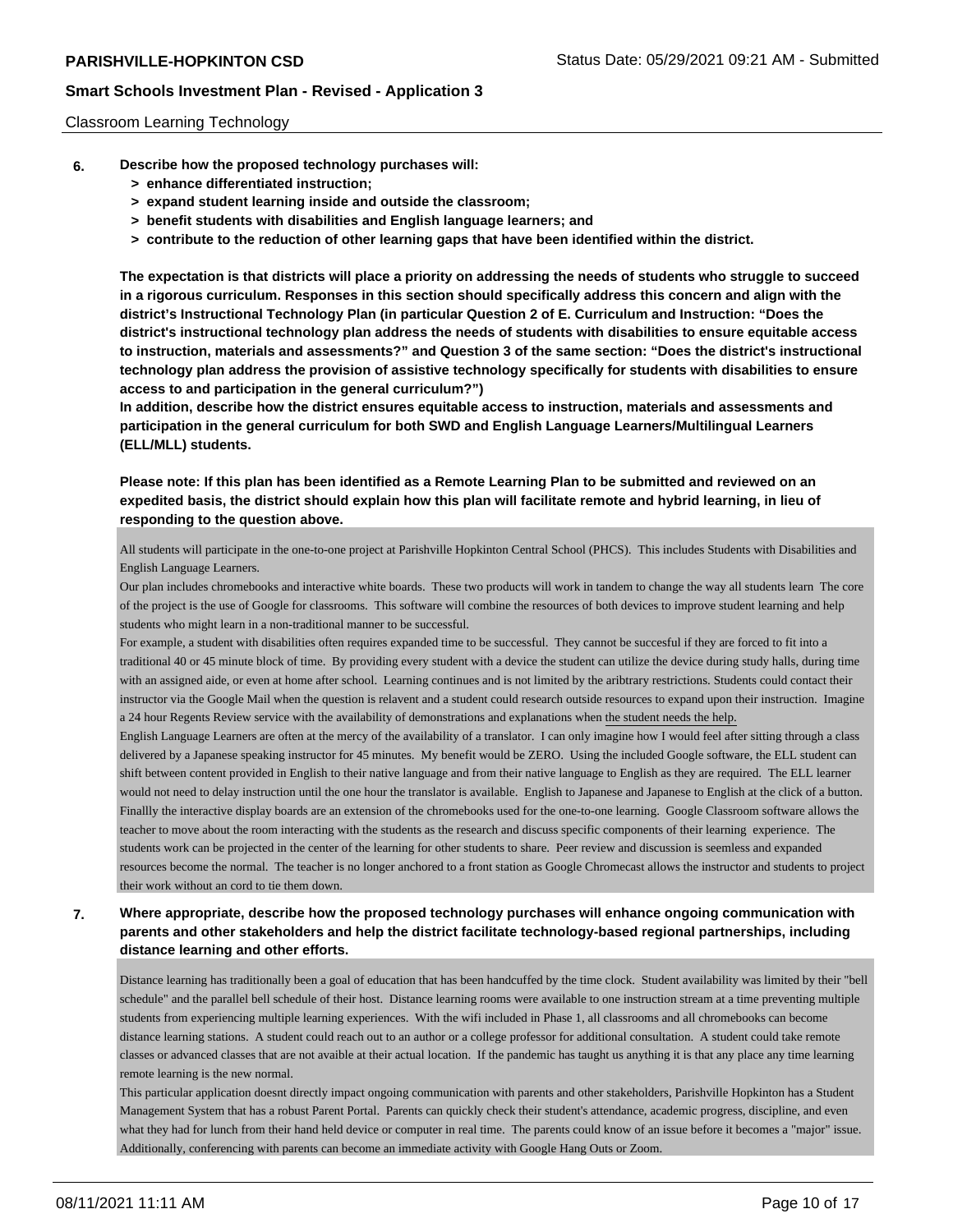#### Classroom Learning Technology

**8. Describe the district's plan to provide professional development to ensure that administrators, teachers and staff can employ the technology purchased to enhance instruction successfully.**

**Note: This response should be aligned and expanded upon in accordance with your district's response to Question 1 of F. Professional Development of your Instructional Technology Plan: "Please provide a summary of professional development offered to teachers and staff, for the time period covered by this plan, to support technology to enhance teaching and learning. Please include topics, audience and method of delivery within your summary."**

### **Please note: If this plan has been identified as a Remote Learning Plan to be submitted and reviewed on an expedited basis, the district should provide a statement confirming that the district has provided or will provide professional development on these devices to its staff, in lieu of responding to the question above.**

The use of the devices included in this application are a continuation of existing prorgrams so a total reboot will not be necessary. Technology professional development is ongoing and strong. In the event of a new teacher entering the district, the staff member will meet with either the technology support person or with their administrator to identify their level of profeciancy in technology. Basic classes in Zoom, Google, Google Classroom are available through the professional development team at St. Lawrence BOCES. In the event the teacher and administrator identify an areas the requires beginner, intermediate or advanced training, the teacher can sign up to participate in these regularly offered trainings. Technology integration is included in classroom observations. An administrator might recommend participation in one of these trainings for an exisitng instructor if it is applicable.

Finally, the administrator can informally recommend a peer/mentor relationship between and early adopter of technology in an instructional discipline and a growing instructor. Just learning the tool is not a success. Integrating into the instruction and helping students to grow is when these implementations can be judged a success. An experience science teacher will help with integration of PASCO or Vernier science probes. A successful integrator in the Social Sciences can help identify relevant and affective resources.

In the areas of Applied Technology, the district intends to reach out to some non-traditional resources for the professional development. For example, SUNY Potsdam is located near our district. While our teachers have extensive experience with the Piano Lab and the Vinyl Tool, Potsdam University's staff and students also offer a resource for using this tool in student instruction. We frequently have student teachers from the Crane School of Music who are familiar with applying the most current technique particularly with young students, and students with disabilities. In the area of the CNC and 3D printing, our Technology instructors are contracting with the manufacturers of these machines for training delived via Zoom to increase their skills and abiliites for integration into student instruction.

- **9. Districts must contact one of the SUNY/CUNY teacher preparation programs listed on the document on the left side of the page that supplies the largest number of the district's new teachers to request advice on innovative uses and best practices at the intersection of pedagogy and educational technology.**
	- By checking this box, you certify that you have contacted the SUNY/CUNY teacher preparation program that supplies the largest number of your new teachers to request advice on these issues.

#### **9a. Please enter the name of the SUNY or CUNY Institution that you contacted.**

SUNY Potsdam

**9b. Enter the primary Institution phone number.**

#### 315-267-2515

**9c. Enter the name of the contact person with whom you consulted and/or will be collaborating with on innovative uses of technology and best practices.**

Dr Allan C. Grant

- **10. To ensure the sustainability of technology purchases made with Smart Schools funds, districts must demonstrate a long-term plan to maintain and replace technology purchases supported by Smart Schools Bond Act funds. This sustainability plan shall demonstrate a district's capacity to support recurring costs of use that are ineligible for Smart Schools Bond Act funding such as device maintenance, technical support, Internet and wireless fees, maintenance of hotspots, staff professional development, building maintenance and the replacement of incidental items. Further, such a sustainability plan shall include a long-term plan for the replacement of purchased devices and equipment at the end of their useful life with other funding sources.**
	- $\boxtimes$  By checking this box, you certify that the district has a sustainability plan as described above.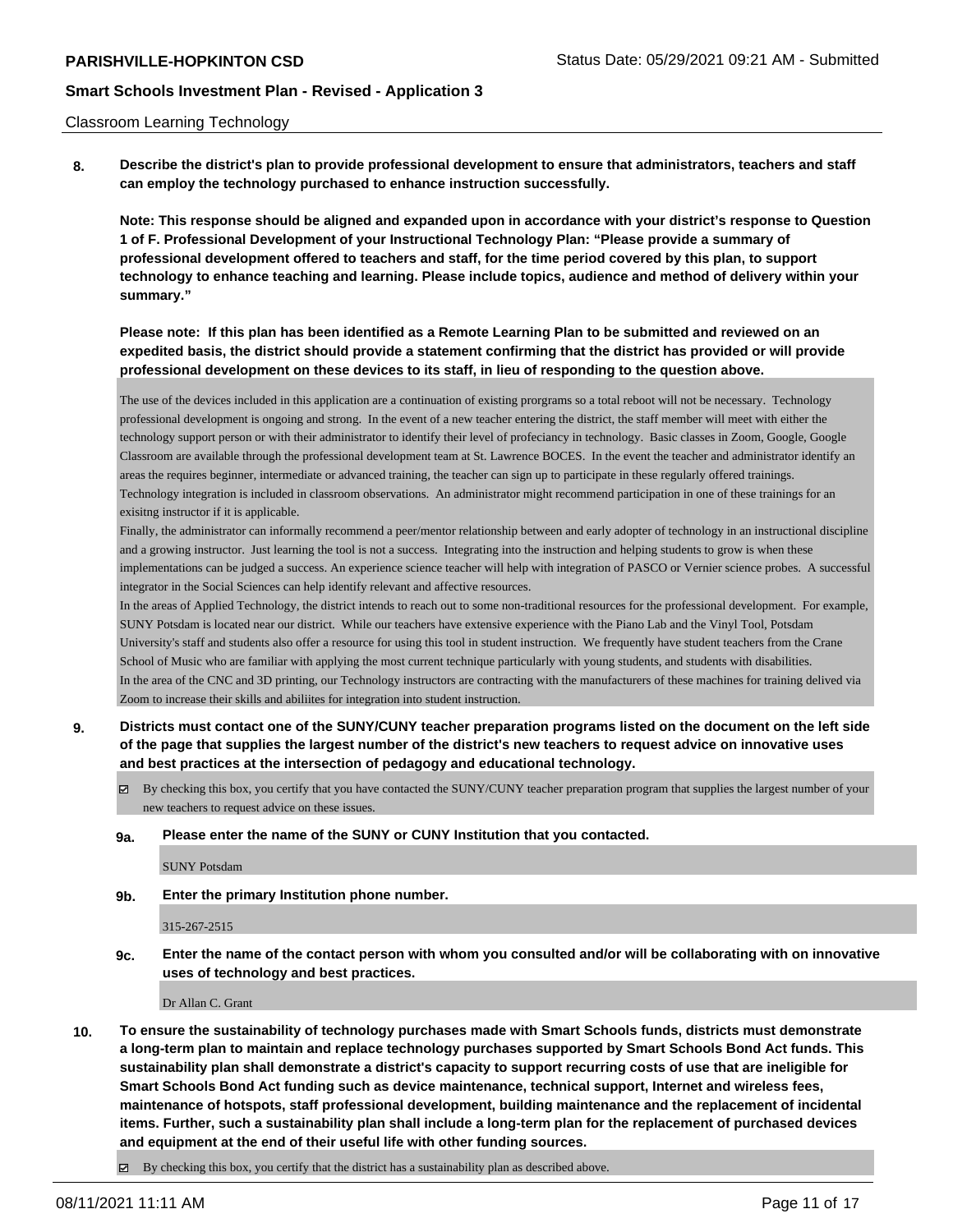Classroom Learning Technology

**11. Districts must ensure that devices purchased with Smart Schools Bond funds will be distributed, prepared for use, maintained and supported appropriately. Districts must maintain detailed device inventories in accordance with generally accepted accounting principles.**

By checking this box, you certify that the district has a distribution and inventory management plan and system in place.

### **12. Please detail the type, quantity, per unit cost and total cost of the eligible items under each sub-category.**

| Select the allowable expenditure | Item to be Purchased                    | Quantity       | Cost per Item | <b>Total Cost</b> |
|----------------------------------|-----------------------------------------|----------------|---------------|-------------------|
| type.                            |                                         |                |               |                   |
| Repeat to add another item under |                                         |                |               |                   |
| each type.                       |                                         |                |               |                   |
| Interactive Whiteboards          | <b>Smart Boards</b>                     | 20             | 2,800.00      | 56,000.00         |
| <b>Other Costs</b>               | Piano Lab                               |                | 18,800.00     | 18,800.00         |
| <b>Desktop Computers</b>         | Teacher computers                       | $\overline{7}$ | 800.00        | 5,600.00          |
| <b>Laptop Computers</b>          | Chromebooks                             | 80             | 275.00        | 22,000.00         |
| <b>Other Costs</b>               | Google Chrome Mgmt Software<br>Required | 80             | 25.00         | 2,000.00          |
| <b>Other Costs</b>               | <b>CNC System</b>                       |                | 13,500.00     | 13,500.00         |
| <b>Other Costs</b>               | <b>Vinyl System</b>                     |                | 2,200.00      | 2,200.00          |
| <b>Other Costs</b>               | <b>3D Printer</b>                       |                | 9,100.00      | 9,100.00          |
|                                  |                                         | 191            | 47,500.00     | 129,200           |

### **13. Final 2014-15 BEDS Enrollment to calculate Nonpublic Sharing Requirement (no changes allowed.)**

|            | <b>Public Enrollment</b> | Nonpublic Enrollment | <b>Total Enrollment</b> | Nonpublic<br>l Percentage |
|------------|--------------------------|----------------------|-------------------------|---------------------------|
| Enrollment | 423                      |                      | 423.00                  | 0.00                      |

### **14. If you are submitting an allocation for Classroom Learning Technology complete this table.**

|                         | Public School Sub-Allocation | <b>Estimated Nonpublic Loan</b><br>Amount<br>(Based on Percentage Above) | Estimated Total Public and<br>Nonpublic Sub-Allocation |
|-------------------------|------------------------------|--------------------------------------------------------------------------|--------------------------------------------------------|
| Interactive Whiteboards | 56,000.00                    | 0.00                                                                     | 56,000.00                                              |
| <b>Computer Servers</b> | 0.00                         | 0.00                                                                     | 0.00                                                   |
| Desktop Computers       | 5,600.00                     | 0.00                                                                     | 5,600.00                                               |
| <b>Laptop Computers</b> | 22,000.00                    | 0.00                                                                     | 22,000.00                                              |
| <b>Tablet Computers</b> | 0.00                         | 0.00                                                                     | 0.00                                                   |
| <b>Other Costs</b>      | 45,600.00                    | 0.00                                                                     | 45,600.00                                              |
| Totals:                 | 129,200.00                   | 0                                                                        | 129,200                                                |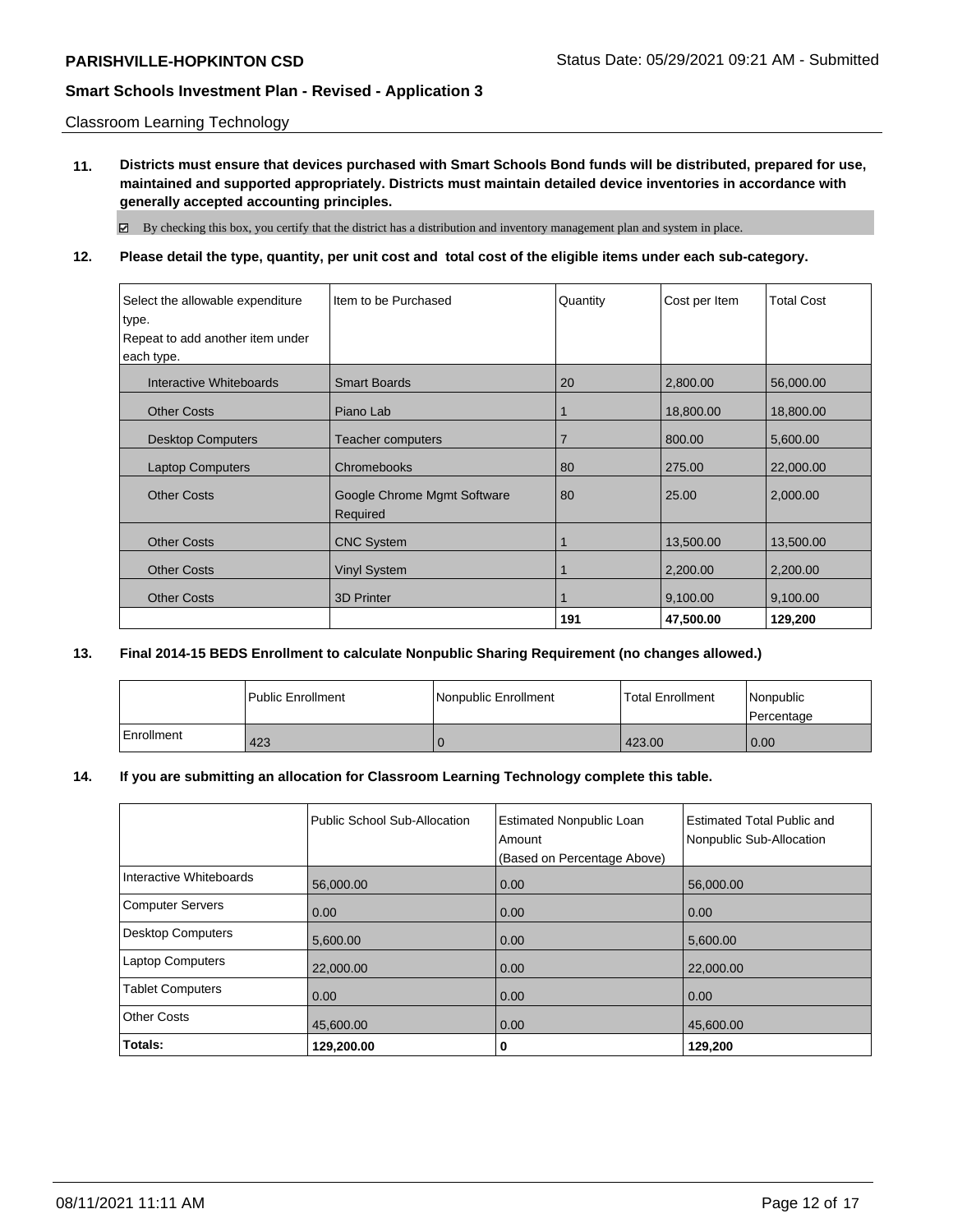#### Pre-Kindergarten Classrooms

**1. Provide information regarding how and where the district is currently serving pre-kindergarten students and justify the need for additional space with enrollment projections over 3 years.**

(No Response)

- **2. Describe the district's plan to construct, enhance or modernize education facilities to accommodate prekindergarten programs. Such plans must include:**
	- **Specific descriptions of what the district intends to do to each space;**
	- **An affirmation that new pre-kindergarten classrooms will contain a minimum of 900 square feet per classroom;**
	- **The number of classrooms involved;**
	- **The approximate construction costs per classroom; and**
	- **Confirmation that the space is district-owned or has a long-term lease that exceeds the probable useful life of the improvements.**

(No Response)

**3. Smart Schools Bond Act funds may only be used for capital construction costs. Describe the type and amount of additional funds that will be required to support ineligible ongoing costs (e.g. instruction, supplies) associated with any additional pre-kindergarten classrooms that the district plans to add.**

(No Response)

**4. All plans and specifications for the erection, repair, enlargement or remodeling of school buildings in any public school district in the State must be reviewed and approved by the Commissioner. Districts that plan capital projects using their Smart Schools Bond Act funds will undergo a Preliminary Review Process by the Office of Facilities Planning.**

**Please indicate on a separate row each project number given to you by the Office of Facilities Planning.**

| Project Number |  |
|----------------|--|
| (No Response)  |  |
|                |  |

**5. Please detail the type, quantity, per unit cost and total cost of the eligible items under each sub-category.**

| Select the allowable expenditure | Item to be purchased | Quantity      | Cost per Item | <b>Total Cost</b> |
|----------------------------------|----------------------|---------------|---------------|-------------------|
| type.                            |                      |               |               |                   |
| Repeat to add another item under |                      |               |               |                   |
| each type.                       |                      |               |               |                   |
| (No Response)                    | (No Response)        | (No Response) | (No Response) | 0.00              |
|                                  |                      | υ             | 0.00          |                   |

**6. If you have made an allocation for Pre-Kindergarten Classrooms, complete this table. Note that the calculated Total at the bottom of the table must equal the Total allocation for this category that you entered in the SSIP Overview overall budget.**

|                                          | Sub-Allocation |
|------------------------------------------|----------------|
| Construct Pre-K Classrooms               | (No Response)  |
| Enhance/Modernize Educational Facilities | (No Response)  |
| <b>Other Costs</b>                       | (No Response)  |
| Totals:                                  | 0.00           |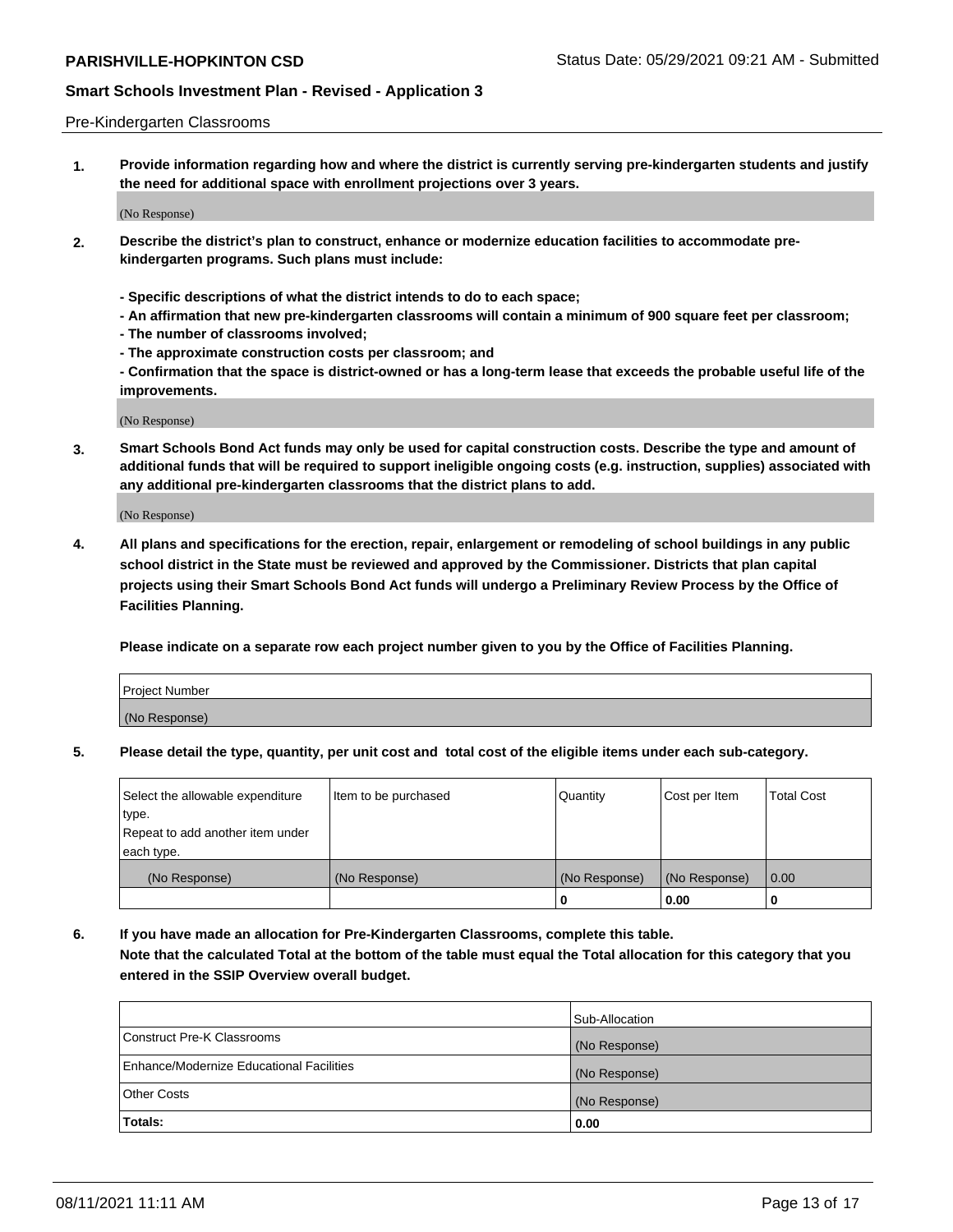Replace Transportable Classrooms

**1. Describe the district's plan to construct, enhance or modernize education facilities to provide high-quality instructional space by replacing transportable classrooms.**

(No Response)

**2. All plans and specifications for the erection, repair, enlargement or remodeling of school buildings in any public school district in the State must be reviewed and approved by the Commissioner. Districts that plan capital projects using their Smart Schools Bond Act funds will undergo a Preliminary Review Process by the Office of Facilities Planning.**

**Please indicate on a separate row each project number given to you by the Office of Facilities Planning.**

| Project Number |  |
|----------------|--|
|                |  |
|                |  |
|                |  |
|                |  |
| (No Response)  |  |
|                |  |
|                |  |
|                |  |

**3. For large projects that seek to blend Smart Schools Bond Act dollars with other funds, please note that Smart Schools Bond Act funds can be allocated on a pro rata basis depending on the number of new classrooms built that directly replace transportable classroom units.**

**If a district seeks to blend Smart Schools Bond Act dollars with other funds describe below what other funds are being used and what portion of the money will be Smart Schools Bond Act funds.**

(No Response)

**4. Please detail the type, quantity, per unit cost and total cost of the eligible items under each sub-category.**

| Select the allowable expenditure | Item to be purchased | Quantity      | Cost per Item | Total Cost |
|----------------------------------|----------------------|---------------|---------------|------------|
| ∣type.                           |                      |               |               |            |
| Repeat to add another item under |                      |               |               |            |
| each type.                       |                      |               |               |            |
| (No Response)                    | (No Response)        | (No Response) | (No Response) | 0.00       |
|                                  |                      | u             | 0.00          |            |

**5. If you have made an allocation for Replace Transportable Classrooms, complete this table. Note that the calculated Total at the bottom of the table must equal the Total allocation for this category that you entered in the SSIP Overview overall budget.**

|                                                | Sub-Allocation |
|------------------------------------------------|----------------|
| Construct New Instructional Space              | (No Response)  |
| Enhance/Modernize Existing Instructional Space | (No Response)  |
| Other Costs                                    | (No Response)  |
| Totals:                                        | 0.00           |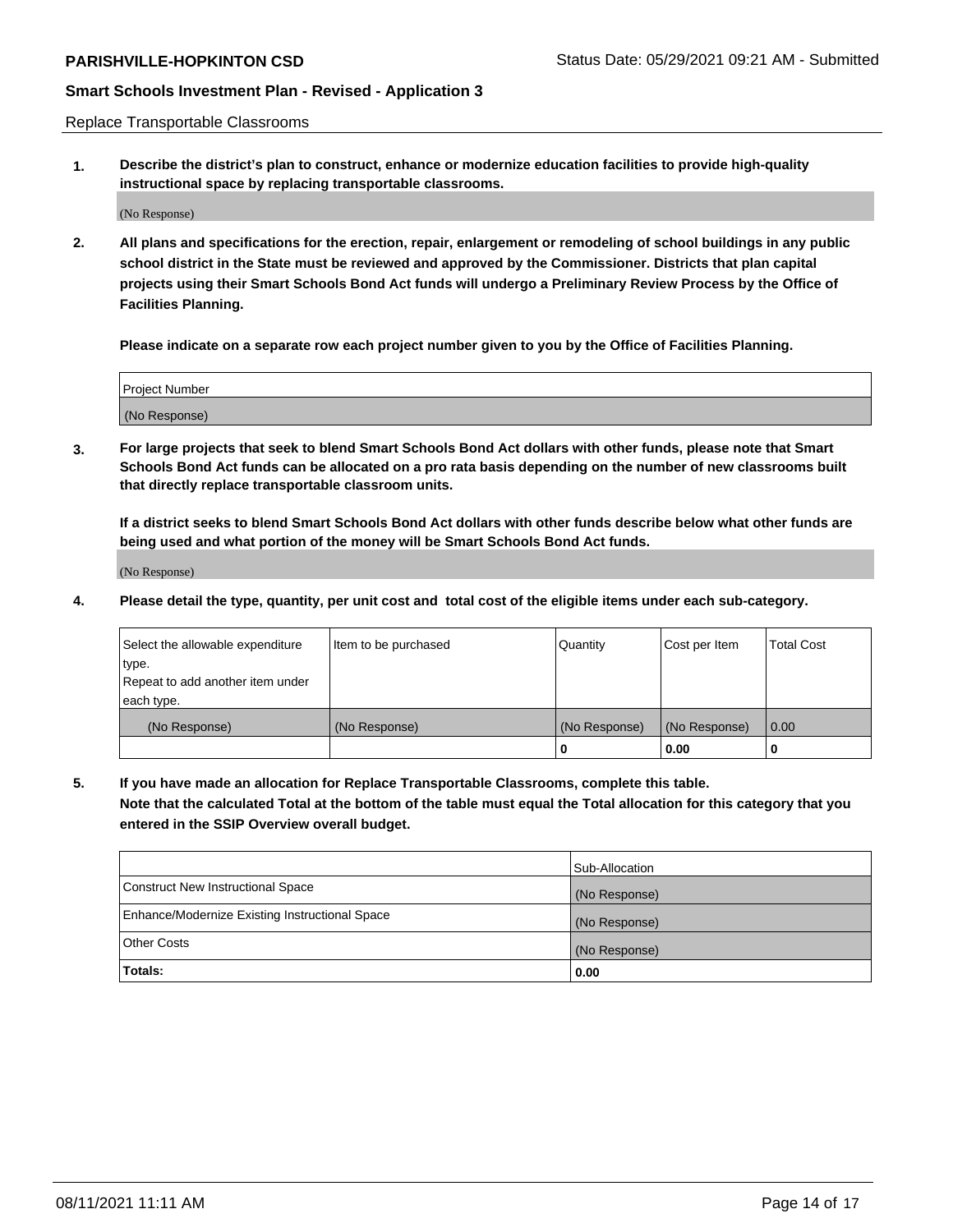#### High-Tech Security Features

### **1. Describe how you intend to use Smart Schools Bond Act funds to install high-tech security features in school buildings and on school campuses.**

In the event of an emergency, communication is a critical tool for supervision of students. Parishville Hopkinton has an existing analog system that probably dates back to the first Bush administration. It has been spliced, stretched, and expanded so many times that the duct tape is holding the string together. There are areas with limited service, and several large, public areas with no service at all. Parshville Hopkinton proposes replacing this with a IP based system covering all areas with reliable, managable emergency communication. Because it is based on the ip computer network, it will be easy to identify areas with broken equipment and provide a replacement.

**2. All plans and specifications for the erection, repair, enlargement or remodeling of school buildings in any public school district in the State must be reviewed and approved by the Commissioner. Smart Schools plans with any expenditures in the High-Tech Security category require a project number from the Office of Facilities Planning. Districts must submit an SSBA LOI and receive project numbers prior to submitting the SSIP. As indicated on the LOI, some projects may be eligible for a streamlined review and will not require a building permit. Please indicate on a separate row each project number given to you by the Office of Facilities Planning.**

Project Number 51-25-01-04-0-003-BA1

#### **3. Was your project deemed eligible for streamlined Review?**

- Yes
- $\square$  No
- **3a. Districts with streamlined projects must certify that they have reviewed all installations with their licensed architect or engineer of record, and provide that person's name and license number. The licensed professional must review the products and proposed method of installation prior to implementation and review the work during and after completion in order to affirm that the work was code-compliant, if requested.**
	- By checking this box, you certify that the district has reviewed all installations with a licensed architect or engineer of record.
- **4. Include the name and license number of the architect or engineer of record.**

| Name       | License Number |
|------------|----------------|
| James King | 15925          |

**5. Please detail the type, quantity, per unit cost and total cost of the eligible items under each sub-category.**

| Select the allowable expenditure<br>type.<br>Repeat to add another item under<br>each type. | Item to be purchased                                        | Quantity       | Cost per Item | <b>Total Cost</b> |
|---------------------------------------------------------------------------------------------|-------------------------------------------------------------|----------------|---------------|-------------------|
| <b>Electronic Security System</b>                                                           | <b>TCC2000 Telecenter U Campus</b><br>Controller            |                | 3,323.00      | 3,323.00          |
| <b>Electronic Security System</b>                                                           | <b>TCU3000SW Telecenter U Campus</b><br><b>Edition</b>      |                | 3,625.00      | 3,625.00          |
| <b>Electronic Security System</b>                                                           | TCC2022 Telecenter Campus Zone<br>Page                      | $\overline{4}$ | 461.00        | 1,844.00          |
| <b>Electronic Security System</b>                                                           | <b>TCC2033 Telecenter Campus</b><br>Input/output            | 2              | 461.00        | 922.00            |
| <b>Electronic Security System</b>                                                           | <b>TCC2099 Telecenter U Campus</b><br><b>Universal Rack</b> | $\overline{4}$ | 54.00         | 216.00            |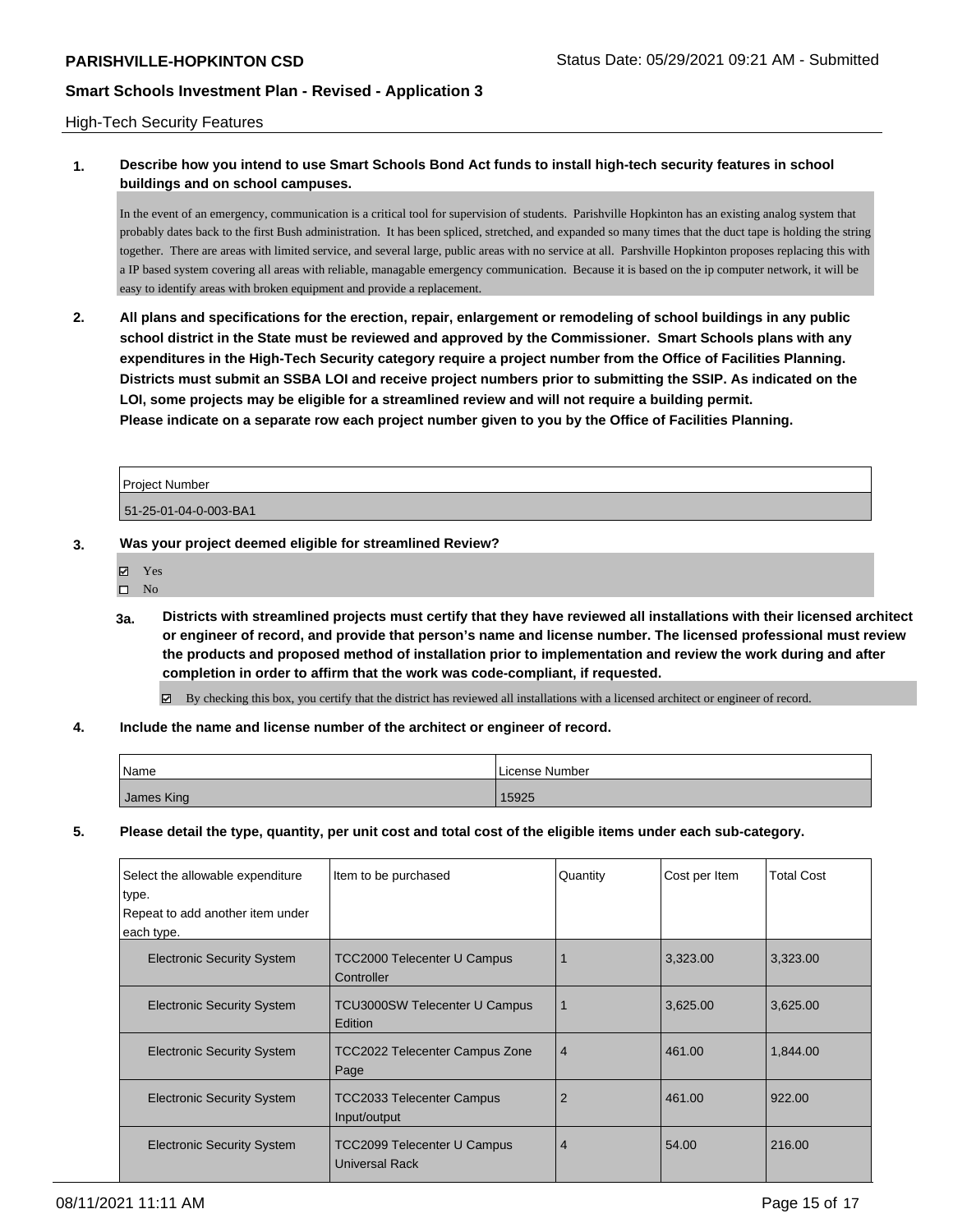High-Tech Security Features

| Select the allowable expenditure<br>type.<br>Repeat to add another item under | Item to be purchased                                                              | Quantity       | Cost per Item | <b>Total Cost</b> |
|-------------------------------------------------------------------------------|-----------------------------------------------------------------------------------|----------------|---------------|-------------------|
| each type.                                                                    |                                                                                   |                |               |                   |
| <b>Electronic Security System</b>                                             | <b>TCC2044 Telecenter Campus VoIP</b><br>Console                                  | 1              | 1,175.00      | 1,175.00          |
| <b>Electronic Security System</b>                                             | TCC2055 Telecenter U Campus PGM<br>Line Input E                                   | 1              | 461.00        | 461.00            |
| <b>Electronic Security System</b>                                             | TCC2024 Telecenter U 24 Port<br>Gateway                                           | 3              | 5,533.00      | 16,599.00         |
| <b>Electronic Security System</b>                                             | AT10-PA Atlas 10 Watt Attenuator<br>w/Priority over ride                          | 10             | 37.00         | 370.00            |
| <b>Electronic Security System</b>                                             | FCPS-24S8 8.0 Amps, 120 VAC<br>Remote Charger power supply                        | 2              | 410.00        | 820.00            |
| <b>Electronic Security System</b>                                             | FMM-1 Addressable Monitor Module;<br>With                                         | 45             | 39.00         | 1,755.00          |
| <b>Electronic Security System</b>                                             | SWHK-P WHITE OUTDOOR<br>STROBE, HI                                                | 8              | 54.00         | 432.00            |
| <b>Electronic Security System</b>                                             | LENS-B Lens, Blue, Wall Mount                                                     | 53             | 8.00          | 424.00            |
| <b>Electronic Security System</b>                                             | NX754 Ashly 4 Channel 75 Watt<br>Amplifier                                        | 1              | 1,225.00      | 1,225.00          |
| <b>Electronic Security System</b>                                             | 601101 Rauland 12 port RJ45 Panel                                                 | 6              | 215.00        | 1,290.00          |
| <b>Electronic Security System</b>                                             | 49255-H48 48 Port 2RU Blank Patch<br>Panel QuickPort Patch Panel, 48-Port,<br>2RU | $\overline{2}$ | 103.00        | 206.00            |
| <b>Electronic Security System</b>                                             | ICPCSK01WH ICC 1' White Cat 6<br>Patch Cord                                       | 150            | 3.00          | 450.00            |
| <b>Electronic Security System</b>                                             | 62460-3W White 3 FT. CAT#6 Patch<br>cord                                          | 6              | 5.00          | 30.00             |
| <b>Electronic Security System</b>                                             | 6 62460-3W White 3 FT. CAT#6 Patch  <br>cord                                      | 6              | 5.00          | 30.00             |
| <b>Electronic Security System</b>                                             | 62460-10W Patch Cord Cat6 10ft<br>White                                           | 6              | 4.00          | 24.00             |
| <b>Electronic Security System</b>                                             | 41089-1WP Box, Surface-Mount, 1-<br>Port, White                                   | 75             | 2.00          | 150.00            |
| <b>Electronic Security System</b>                                             | LV-61110BW6 Leviton 25 Pack of Cat<br>6 White RJ45                                | 6              | 206.00        | 1,236.00          |
| <b>Electronic Security System</b>                                             | 605105 Rauland 5' Amphenol Cable<br>EА                                            | 6              | 67.00         | 402.00            |
| <b>Electronic Security System</b>                                             | 603101 Rauland 10 Pack Speaker<br><b>Breakout module</b>                          | 8              | 78.00         | 624.00            |
| <b>Electronic Security System</b>                                             | IM-1270 12V 7AH Battery                                                           | 4              | 21.00         | 84.00             |
| <b>Electronic Security System</b>                                             | DN-300Z Denon Media Player w/<br><b>Bluetooth</b>                                 | 1              | 463.00        | 463.00            |